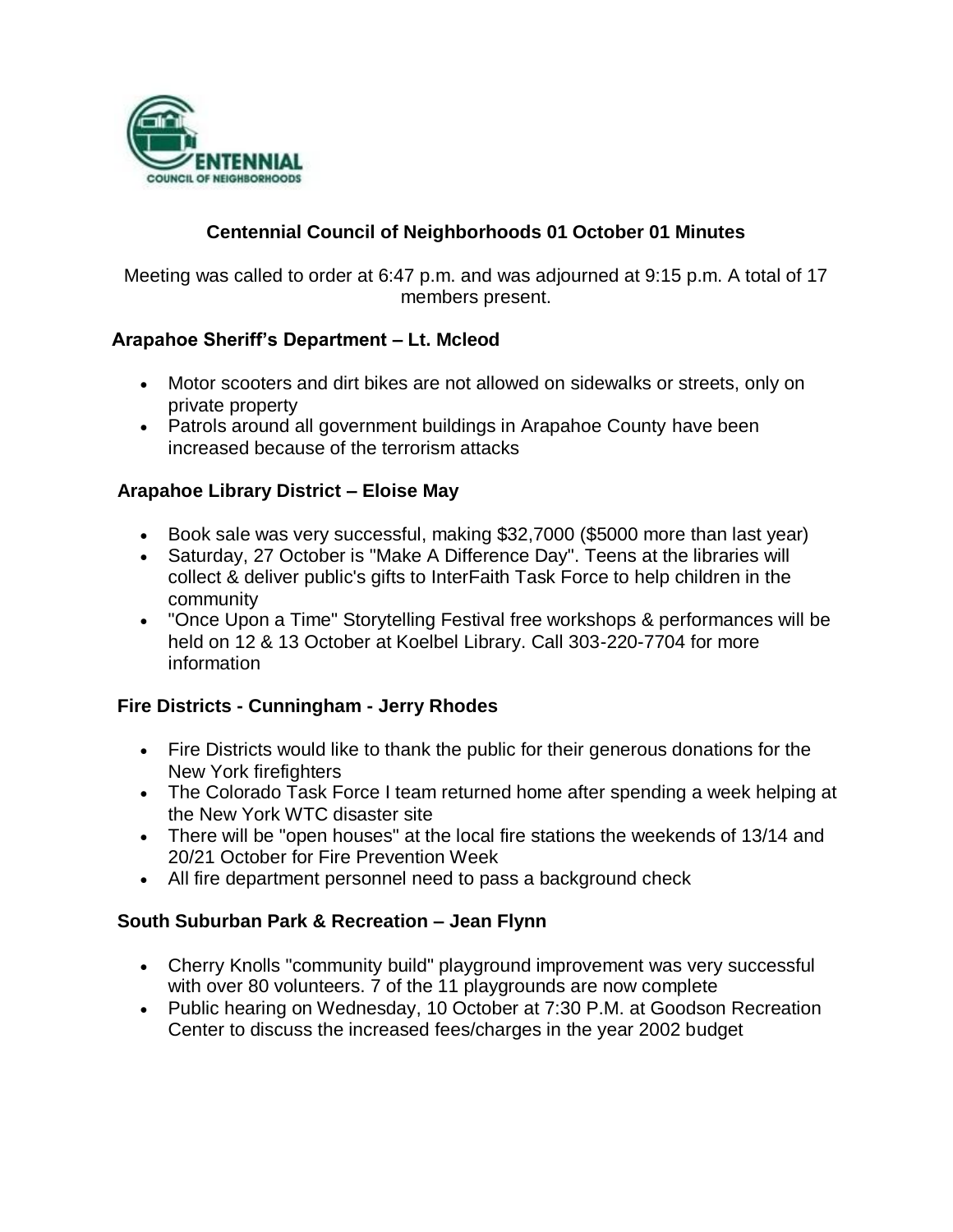### **City of Centennial – Ward II Councilwoman - Andrea Suhaka**

- Presentation of plans for future area mass transit will be made at South Metro Chamber of Commerce (across from Southglenn Mall) on 8 October, from 6 to 8 P.M. RDT/CDOT wants to increase the RDT sales tax to 1.00% next year
- 5 requests for proposal (RFP) have been received by the City from companies wanting to contract the City Planning Department work
- The City is looking for new office space in the City of Centennial, since the current location is not available after 31 December 2001

# **Centennial Airport Director – Robert Olislagers**

- National Guard troops are being assigned security duty at Centennial Airport
- Final Part 150 (Noise) Recommendations:
- 1 Ban Stage 1 aircraft (nosiest)
- 2 Ban Stage 2 jet aircraft under 75,000 lbs. at night (10:00 P.M. to 7:00 A.M.)

3 Implement 010 degree departure heading for business jets at night (10:00 P.M. to 6:00 A.M.)

- 4 Test 24-hour flight tracks between 350 and 010 degree (North) headings
- 5 Eliminate preferential runway use procedure

6 Implement 170 degree departure (South) to 4 DME (miles) or 8,000 MSL (altitude) (+/- 20 degrees)

7 Amend Community Plans and Zoning Ordinances (control development of residences in affected areas - Arapahoe & Douglas)

8 Update and establish Environmental/Noise Abatement Liaison/Office

9 Install noise monitoring system and develop program

10 Development/Implementation of Fly Quiet Program

11 Operations review and Part 150 updates (5 year program)

12 Establish follow-up Roundtable/Committee

- Public Hearing at Centennial airport Holiday Inn on 11 October at 7 P.M on the noise recommendations
- Additional information and details/definitions can be found at **www.centennialairport.com**

### **Arapahoe County Commissioner – Marie Mackenzie**

• No comments

# **Officer Reports - President**

- Starting in February 2002, the meetings will be held at the new library administration building near Centennial
- Space for the January 2002 meeting is in question. More details when location is resolved